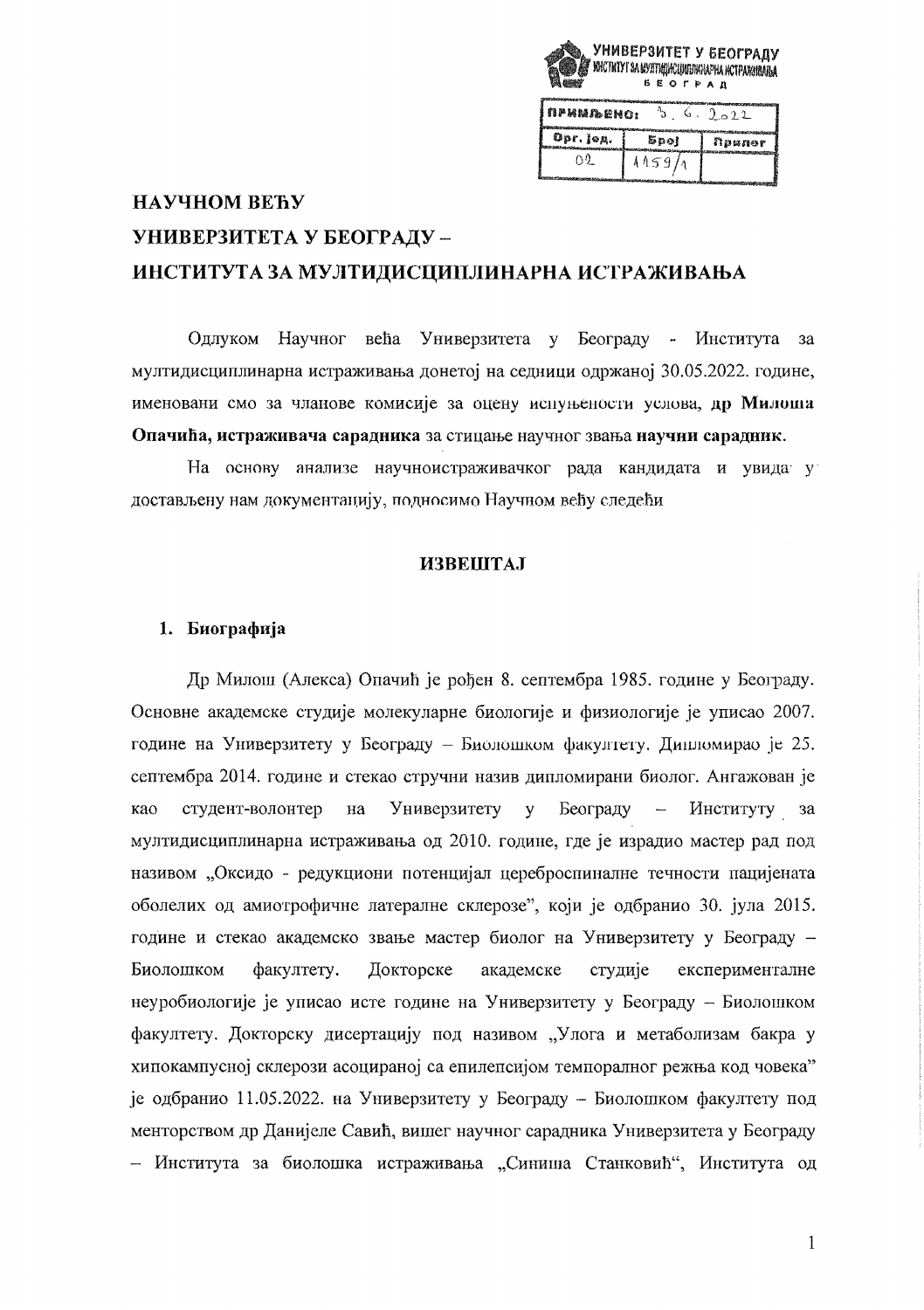националног значаја за Републику Србију, и др Данијеле Лакете, ванредног професора Универзитета у Београду – Биолошког факултета, и стекао научни назив доктор наука - биолошке науке.

Запослен је на Универзитету у Београду - Институту за мултидисциплинарна истраживања од 2016. године. До сада је био ангажован на следећим пројектима:

- 1) 2016 2019. ИИИ43010: "Модификација антиоксидативног метаболизма биљака са циљем повећања толеранције на абиотски стрес и идентификација нових биомаркера са применом у ремедијацији и мониторингу деградираних станишта" финансиран од стране Министарства просвете, науке и технолошког развоја Републике Србије.
- 2)  $2016 2020$ . COST  $\overline{a}$   $\overline{x}$   $\overline{a}$   $\overline{a}$   $\overline{a}$   $\overline{a}$   $\overline{a}$  and  $\overline{a}$  and  $\overline{a}$  and  $\overline{a}$  are biogenesis of iron-sulfur proteins: from cellular biology to molecular aspects (FeSBioNet)"
- 3) 2018 2019. Пројекат билатералне сарадње Републике Србије и Републике Словеније финансиран од стране Министарства просвете, науке и технолошког развоја Републике Србије (евиденциони бр. 06-00-118/2018- $09/22$ ).

Тренутно је ангажован на пројекту институционалног финансирања од стране Министарства просвете, науке и технолошког развоја Републике Србије под уговором о реализацији и финансирању научноистраживачког рада НИО у 2022. години (евиденциони бр. 451-03-68/2022-14/200053).

# 2. Библиографија

Досадашња библиографија др Милоша Опачића обухвата 23 библиографске јединице. Кандидат до сада има седам научних чланака објављених у међународним часописима од којих четири у врхунским међународним часописима (категорије М21), два у истакнутим међународним часописима (категорије М22), и један у међународном часопису (категорије М23). Поред тога, кандидат има осам саопштења са међународних скупова штампаних у изводу (категорије МЗ4), два саопштења са скупова националног значаја штампана у целини (категорије М63), пет саопштења са скупова националног значаја штампаних у изводу (категорије М64) и одбрањену докторску дисертацију.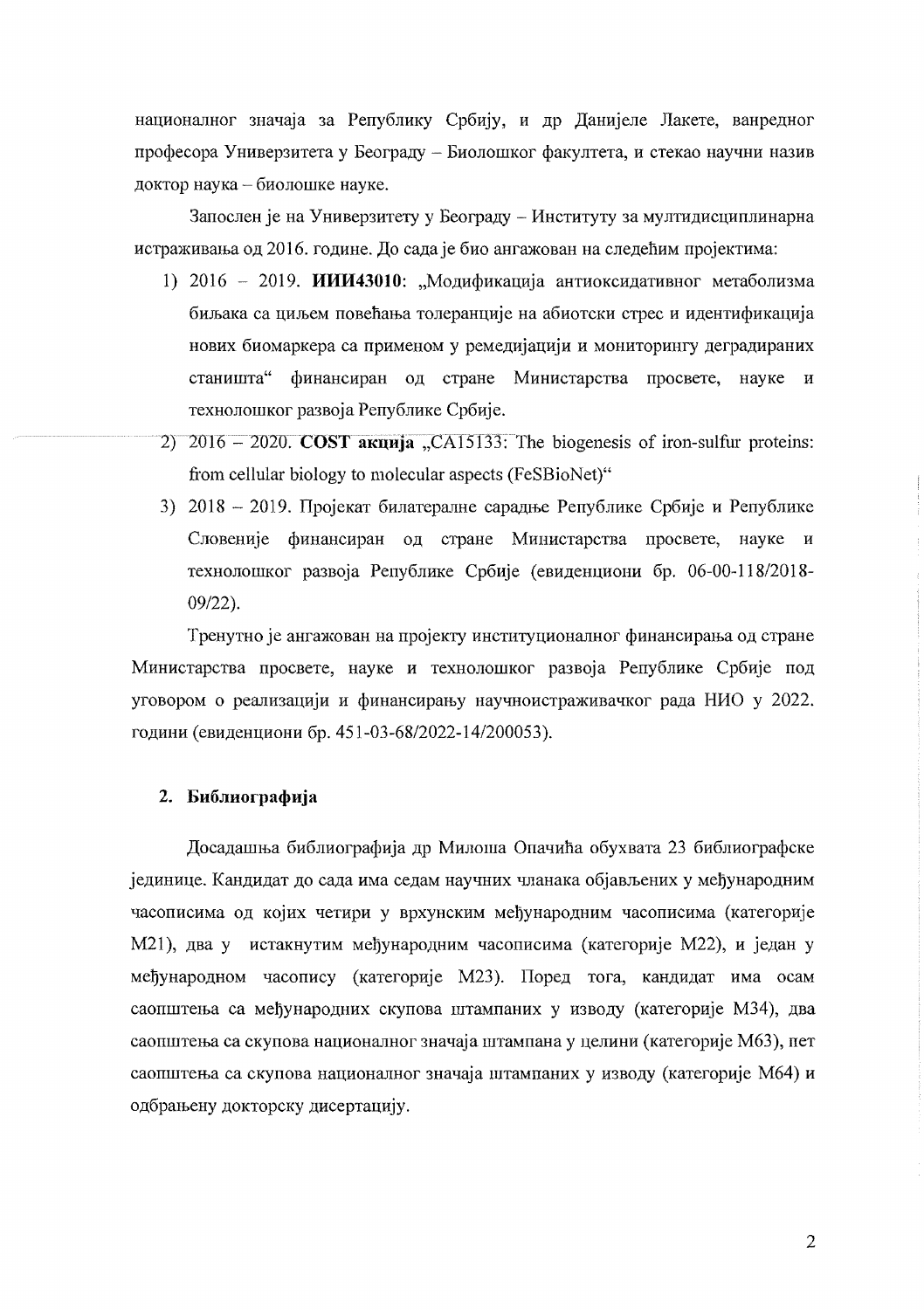Радови  $(M21)$ објављени међународном  $\mathbf{v}$ врхунском часопису  $(2x5,71+2x8=27.42)$ 

1) Korać Jačić, J., Nikolić, Lj., Stanković, D.M., Opačić, M., Dimitrijević, M., Savić, D., Grgurić Šipka, S., Spasojević, I., Bogdanović Pristov, J. (2020) Ferrous iron binding to epinephrine promotes the oxidation of iron and impedes activation of adrenergic receptors. Free Radical Biology and Medicine 148: 123-127. doi: 10.1016/j.freeradbiomed.2020.01.001 (Biochemistry & Molecular Biology 44/296, IF<sub>2020</sub>=7.376, M21)

Према правилнику, после нормирања рада са 9 аутора, 5,71 бодова.

- 2) Opačić, M., Stević, Z., Baščarević, V., Živić, M., Spasić, M., Spasojević, I. (2018) Can oxidation-reduction potential of cerebrospinal fluid be a monitoring biomarker in amyotrophic lateral sclerosis? Antioxidants and Redox Signaling 28(17): 1570-1575. doi: 10.1089/ars.2017.7433 (Biochemistry & Molecular Biology 41/299, IF<sub>2018</sub>=5.828, M21)
- 3) Opačić, M., Ristić, A.J., Savić, D., Šelih, V.S., Živin, M., Sokić, D., Raičević, S., Baščarević, V., Spasojević, I. (2017) Metal maps of sclerotic hippocampi of patients with mesial temporal lobe epilepsy. Metallomics  $9(2)$ : 141–148. doi: 10.1039/C6MT00293E (Biochemistry  $\boldsymbol{\alpha}$ Molecular **Biology** 70/293,  $IF<sub>2017</sub>=4.069, M21$

Према правилнику, после нормирања рада са 9 аутора, 5,71 бодова.

4) Pristov, J.B., Maglić, D., Opačić, M., Mandić, V., Miković, Ž., Spasić, M., Spasojević, I. (2012) Ante- and postpartum redox status of blood in women with inherited thrombophilia treated with heparin. Thrombosis Research 130(5): 826– 829. doi: 10.1016/j.thromres.2012.08.310 (Peripheral Vascular Disease 18/68,  $IF<sub>2012</sub>=3.133, M21)$ 

# Радови објављени у истакнутом међународном часопису (М22) –  $(2x5=10)$

5) Bogdanović Pristov, J., Opačić, M., Bajčetić, M., Mandić, V., Maglić, D., Miković, Ž., Spasojević, I. (2020) Oxidative status of maternal blood in pregnancies burdened by inherited thrombophilias. PLoS One  $15(6)$ : e0234253. doi: 10.1371/journal.pone.0234253 (Multidisciplinary 26/73, **Sciences**  $IF<sub>2020</sub>=3.240, M22$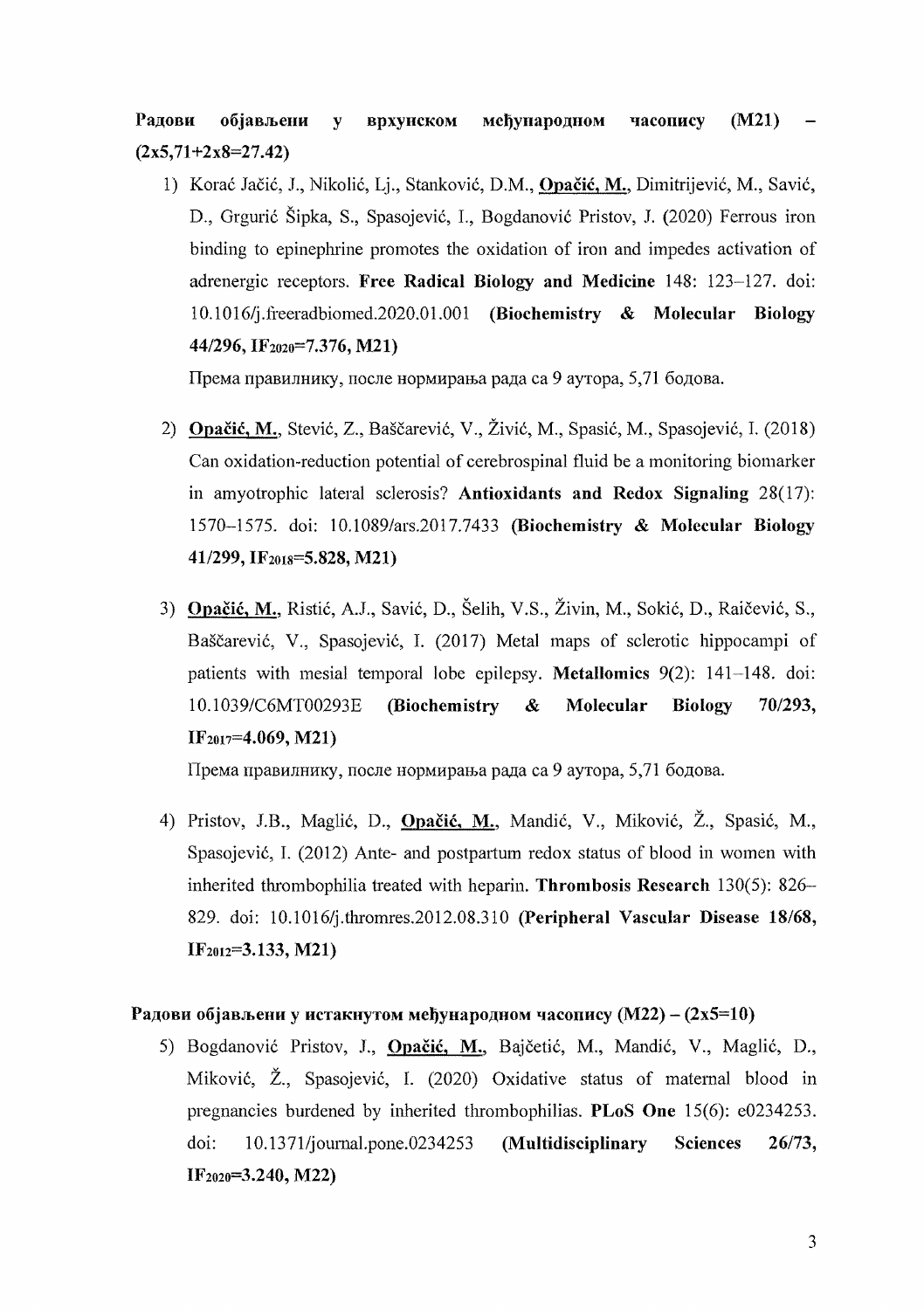6) Bogdanovic Pristov, 1, Opacic, M., Dimitrijevic, M., Babic, N., Spasojevic, I. (2015) A method for in-gel fluorescent visualization of proteins after native and sodium dodecyI sulfate polyacrylamide gel electrophoresis. Analytical Biochemistry 480: 6-10. doi: 10.1016/j.ab.2015.04.006 (Biochemical Research Methods 42/77, IF<sub>2015</sub>=2.243, M22)

# Радови објављени у међународном часопису (М23) –  $(1x2=2)$

7) Opacic, M., Ristic, A.J., Sokic, D., Bascarevic, V., Raicevic, S., Savic, S., Zorovic, M., Zivin, M., Selih, V.S., Spasojevic, I., Savic, D. (2021) Regional distribution of cytochrome c oxidase activity and copper in sclerotic hippocampi of epilepsy patients. **Brain and Behavior** 11(2): e01986. doi: 10.1002/brb3.1986 (Neurosciences 197/273, IF2020=2.708, M23)

Према правилнику, после нормирања рада са 11 аутора, 2 бода.

#### Саопштења са међународних скупова штампана у изводу (М34) –  $(8x0,5=4)$ :

- 8) Vojvodić, S., Stanić, M., Zechmann, B., Dimitrijević, M., Opačić, M., Danilović Lukovic, J., Morina, A., Pittman, lK., Spasojevic, I. (2021) Mechanisms of detoxification of high manganese concentrations by the microalga Chlorella sorokiniana. Free Radical Biology And Medicine 117(sup. 1): S102. doi: 1 0.1016/j .freeradbiomed.2021.08.148
- 9) Opačić, M., Zorović, M., Savić, D., Živin, M., Raičević, S., Baščarević, V., Ristić, A., Sokic, D., Spasojevic, I. Relationship between regional distributions of cytochrome C oxidase and copper-delivering chaperones in sclerotic hippocampi of epilepsy patients. FENS Regional Meeting 2019, Book of abstracts p. 296. 10-13 July 2019, Belgrade, Serbia.
- 10) Savić, D., Opačić, M., Nestorov, J., Ristić, A.J., Sokić, D., Baščarević, V., Raicevic, S., Savic, S., Zorovic, M., Zivin, M., Selih, V.S., Spasic, S., Spasojevic, I. The importance of copper in pathology of mesial temporal lobe epilepsy. FENS Regional Meeting 2019, Book of abstracts p. 46.10-13 July 2019, Belgrade, Serbia.
- 11) Opacic, M., Zorovic, M., Savic, D., Zivin, M., Raicevic, S., Bascarevic, V., Ristic, A., Sokic, D., Spasojevic, I. Cytochrome C oxidase activity and the expression of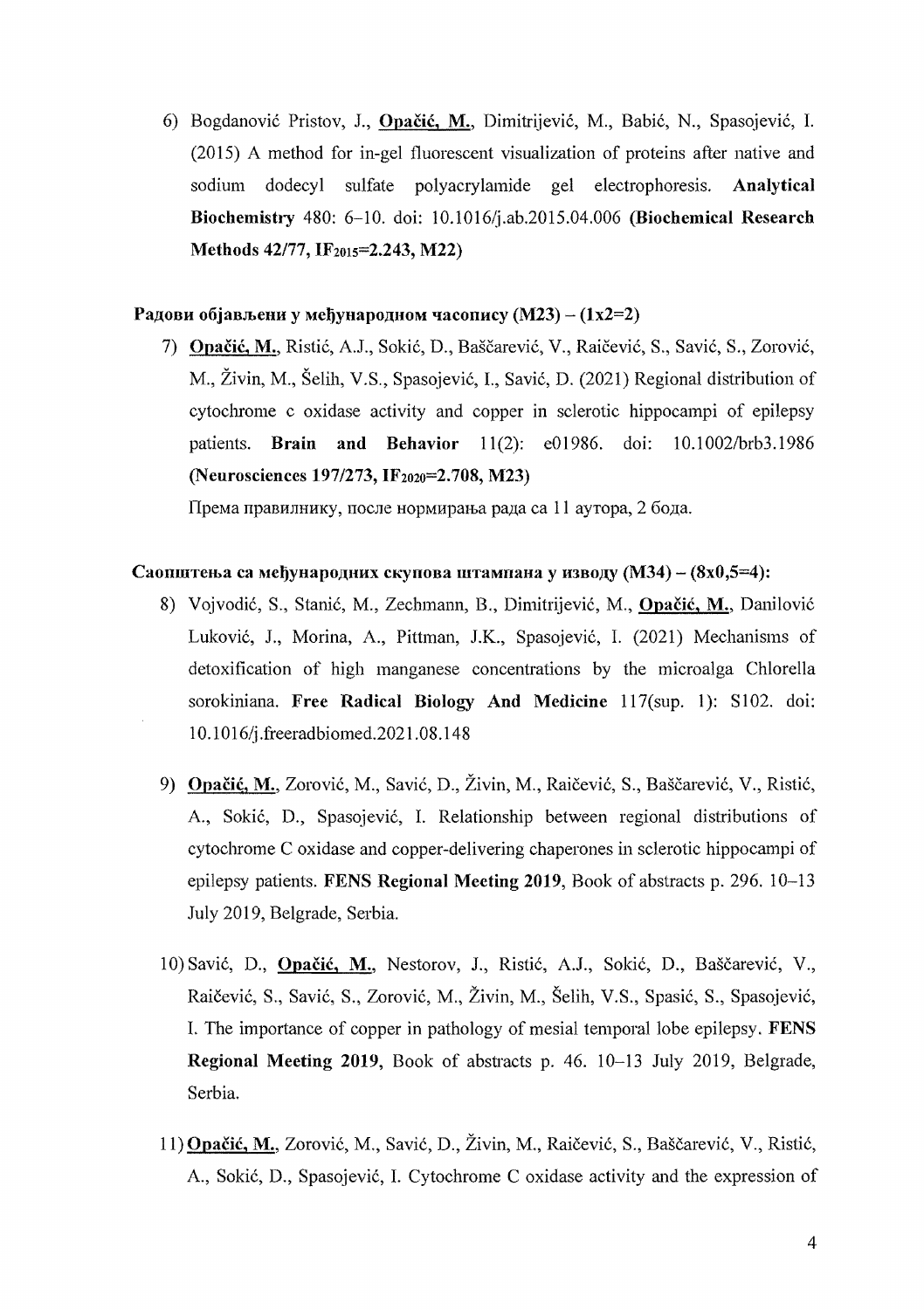related copper chaperones in sclerotic hippocampi of mTLE patients. FEBS3+ conference: "From molecules to Living Systems", Book of abstracts p. 189. 2-5 September 2018, Siofok, Hungary.

- 12) Opačić, M., Stević, Z., Baščarević, V., Živić, M., Spasić, M., Mutavdžić, D., Spasojević, I. Oxidation-reduction potential of cerebrospinal fluid as progression biomarker in ALS patients with spinal onset. ENCALS European network to Cure ALS Meeting 2018, Book od abstracts p. 37. 20-22 June 2018, Oxford, UK.
- 13)Opacic, M., Stevi6, Z., Zivi6, M., Spasojevi6, I. (2016) Oxidation-reduction potential of cerebrospinal fluid as a potential biomarker for ALS progression. Amyotrophic Lateral Sclerosis and Frontotemporal Degeneration 17(sup. 1): 187. doi: 10.1 080/21678421.2016.1232061
- 14) Bogdanović Pristov, J., Korać J., Žižić M., Opačić M., Spasojević I. Three-act story of labile iron pool: adrenaline, ascorbate and amino acids.  $\text{COST}$  -FeSBionet Conference, Book of Abstracts. 21-24 September 2016, Patras, Greece.
- 15) Raspor, M., **Opačić, M.**, Bogdanović Pristov, J., Mitrović, A., Ninković, S., Motyka, V., Dragićević, I. Effects of vessel aeration and CKX overexpression on the parameters of oxidative stress in potato plants grown in vitro. XIX Symposium of the Serbian Plant Physiology Society, Book of Abstracts p. 36. 13-15 Jun 2011, Banja Vrujci, Serbia.
- Саопштења са скупова националног значаја штампана у целини (М63) (2x1=2) 16) Opacic, M., Risti6, A.J., Savi6, D., Selih, V.S., Zivin, M., Sokie, D., Raicevi6, S., Baščarević, V., Spasojević, I. Imaging and regional distribution of copper, zinc, manganese and iron in sclerotic hippocampi of patients with mesial temporal lobe epilepsy. 7th Conference of Serbian Biochemical Society: "Biochemistry of Control in Life and Technology", Proceedings p. 179-181. 10 November 2017, Belgrade, Serbia.
	- 17) Savić, D., Opačić, M., Ristić, A.J., Sokić, D., Baščarević, V., Raičević, S., Savić, S., Živin, M., Šelih, V.S., Spasić, S., Spasojević, I. Distribution and role of metals in sclerotic hippocampi of patients with mesial temporal lobe epilepsy. 8th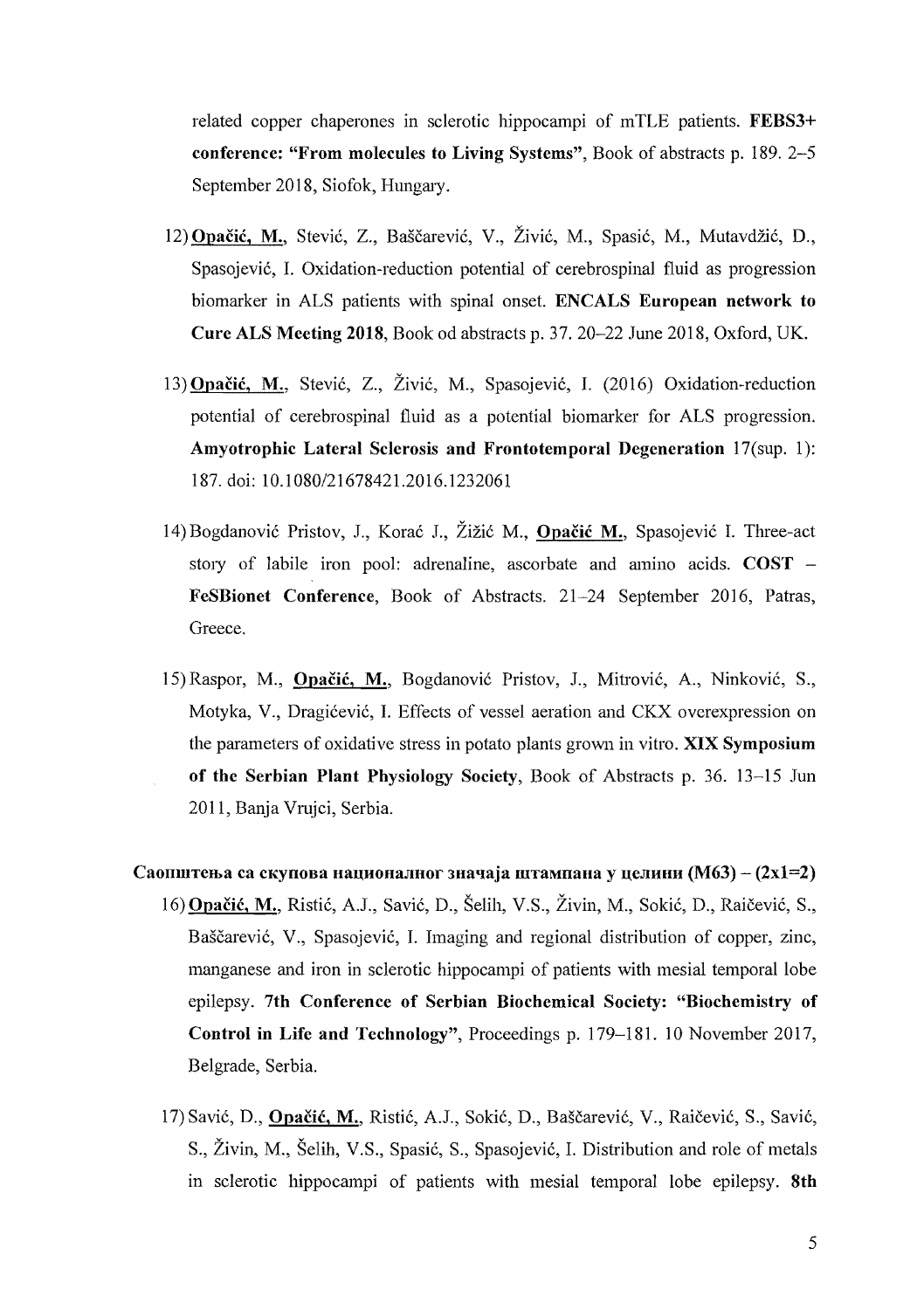Conference of Serbian Biochemical Society: "Coordination in Biochemistry and Life", Proceedings p. 105-112. 16 November 2018, Novi Sad, Serbia.

Саопштења са скупова националног значаја штампана у изводу (М64) - $(5x0,2=1)$ 

- 18) Dimitrijevic, M., Vojvodic, S., Opacic, M., Danilovic Lukovic, J., Milic, J., Stanic, M., Spasojević, I. The effect of increased nickel concentrations on Chlorella sorokiniana culture. 10th Conference of Serbian Biochemical Society: " Biochemical Insights into Molecular Mechanisms", Proceedings p. 57-58. 24 September 2021, Kragujevac, Serbia.
- 19) Vojvodic, S., Dimitrijevic, M., Ducic, T., Stankovic, D., Opacic, M., Stanic, M., Zizic, M., Spasojevic, I. Redox changes in microalga Chlorella sorokiniana exposed to high concentrations of Mn(II). 10th Conference of Serbian Biochemical Society: " Biochemical Insights into Molecular Mechanisms", Proceedings p. 174.24 September 2021, Kragujevac, Serbia.
- 20) Opacic, M., Brkljacic, 1., Raicevic, S., Savic, S., Ristic, A., Bascarevic, V., Sokic, D., Spasojević, I., Savić, D. (2021) Distribution of high-affinity copper transporter CTRI in sclerotic hippocampi of mTLE patients. 10th Conference of Serbian Biochemical Society: " Biochemical Insights into Molecular Mechanisms", Proceedings p. 114-115.24 September 2021, Kragujevac, Serbia.
- 21) Tasic, D., Opacic, M., Vojnovic Milutinovic, D., Nikolic-Kokic, A., Elakovic, I., Matic, G., Nestorov, 1. The effects of fructose-rich diet and/or chronic unpredictable stress on antioxidant enzymes function in the rat kidney. 8th Conference of Serbian Biochemical Society: "Coordination in Biochemistry and Life", Proceedings p. 185-186. 16 November 2018, Novi Sad, Serbia.
- 22) Opačić, M., Nestorov, J., Tasić, D., Bogdanović Pristov, J., Savić, D., Baščarević, V., Ristic, A., Sokic, D., Spasojevic, 1. Odabir endogene kontrole za imunoblot analizu proteina u skleroticnim hipokampusima pacijenata sa epilepsijom temporalnog režnja. Drugi kongres biologa Srbije, Knjiga sažetaka str. 164. 25-30 septembar 2018, Kladovo, Srbija.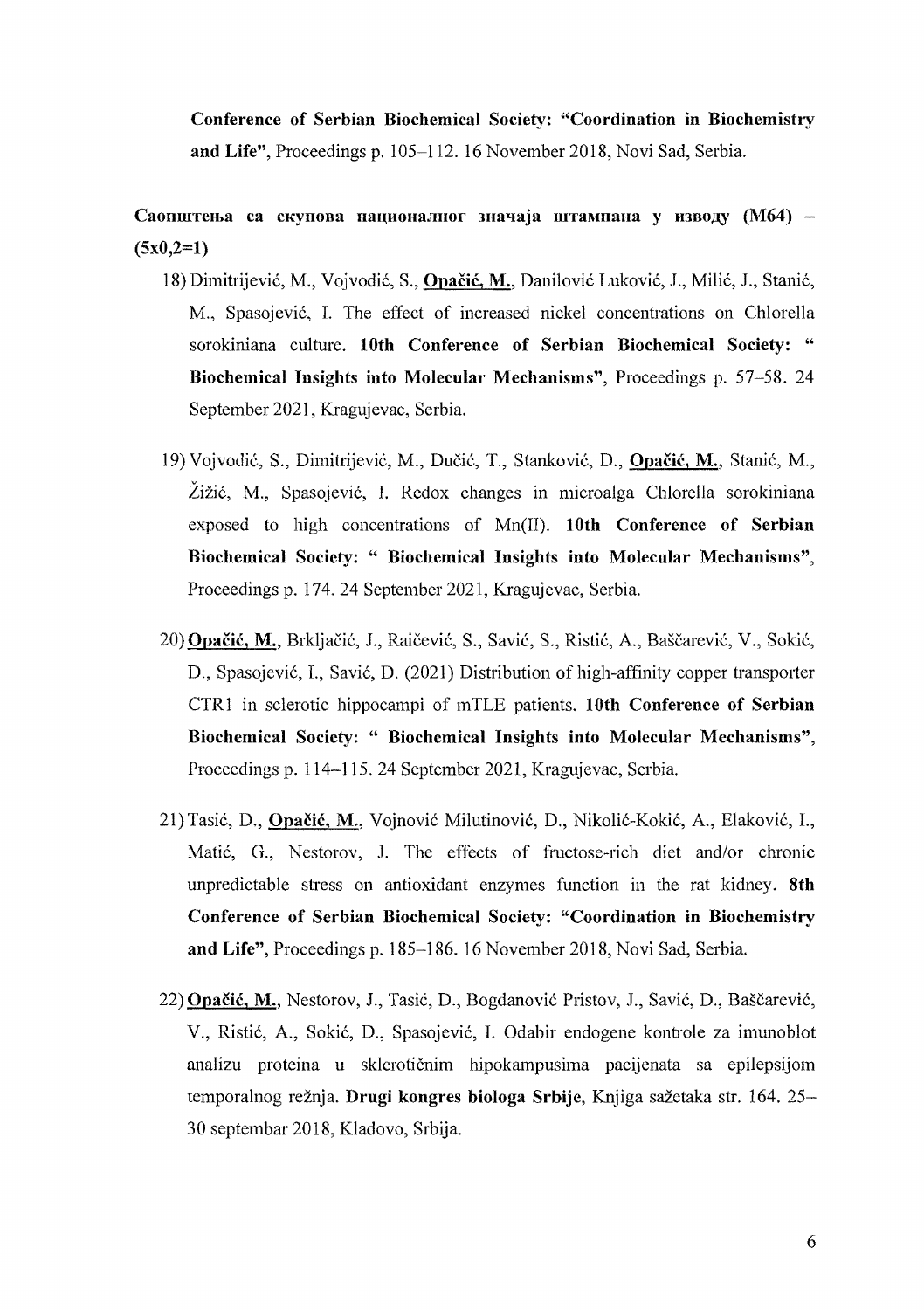#### Одбрањена докторска дисертација (М70, 1х6=6)

23) Opačić, M. (2022) Uloga i metabolizam bakra u hipokampusnoj sklerozi asociranoj sa epilepsijom temporalnog režnja kod čoveka. Doktorska disertacija, Biološki fakultet. Univerzitet u Beogradu.

## 3. Кратка анализа радова

Досадашњи научни рад др Милоша Опачића се одвија у областима неуронаука, експерименталне биохемије, антиоксидативног метаболизма  $\overline{\mathbf{M}}$ метаболизма метала, и може се груписати у четири тематске целине: 1) расветљавање метаболизма метала и њихове улоге у неуролошким поремећајима код људи, конкретно, амиотрофичне латералне склерозе (АЛС) и фармакорезистентне епилепсије мезијално темпоралног режња, 2) проучавање интеракција метала са малим биолошким молекулима, 3) проучавање антиоксидативног система заштите на различитим модел системима, и 4) развој и примена биохемијских метода за анализу протеина.

Резултатима истраживања прве тематске целине припадају радови 2, 3, 7, 9, 10, 11, 12, 13, 16, 17, 20 и 22. У раду 2 и саопштењима 12 и 13, испитивана је веза оксидо-редукционог потенцијала (ОРП) ликвора пацијената оболелих од АЛС и степена напредовања ове болести одређеног клиничким скором, као и могућност применене ОРП као биомаркера прогресије АЛС. АЛС је прогресивна, неуродегенеративна, неизлечива болест коју карактерише одумирање моторних неурона. Развој терапије је отежан недостатком добрих биомаркера прогресије болести. ОРП представља интегративни и свеобухватни метаболички параметар којим се мери баланс између оксидујућих и редукујућих врста у биолошким течностима, при чему више вредности ОРП осликавају прооксидативну средину, односно повећан ниво оксидујућих а смањен ниво редукујућих врста. Оксидативни стрес је једна од кључних тематика у истраживањима везаним за АЛС. Резултати до којих је кандидат дошао у овом раду указују да на узорку од 82 АЛС пацијента и 24 контролна пацијента ОРП показује значајно повишене вредности и јаку корелацију са клиничким скором код пацијената, нарочито оних са спиналним зачетком ове болести. Овим резултатом, кандидат је отворио пут примени новог маркера за праћење прогресије АЛС.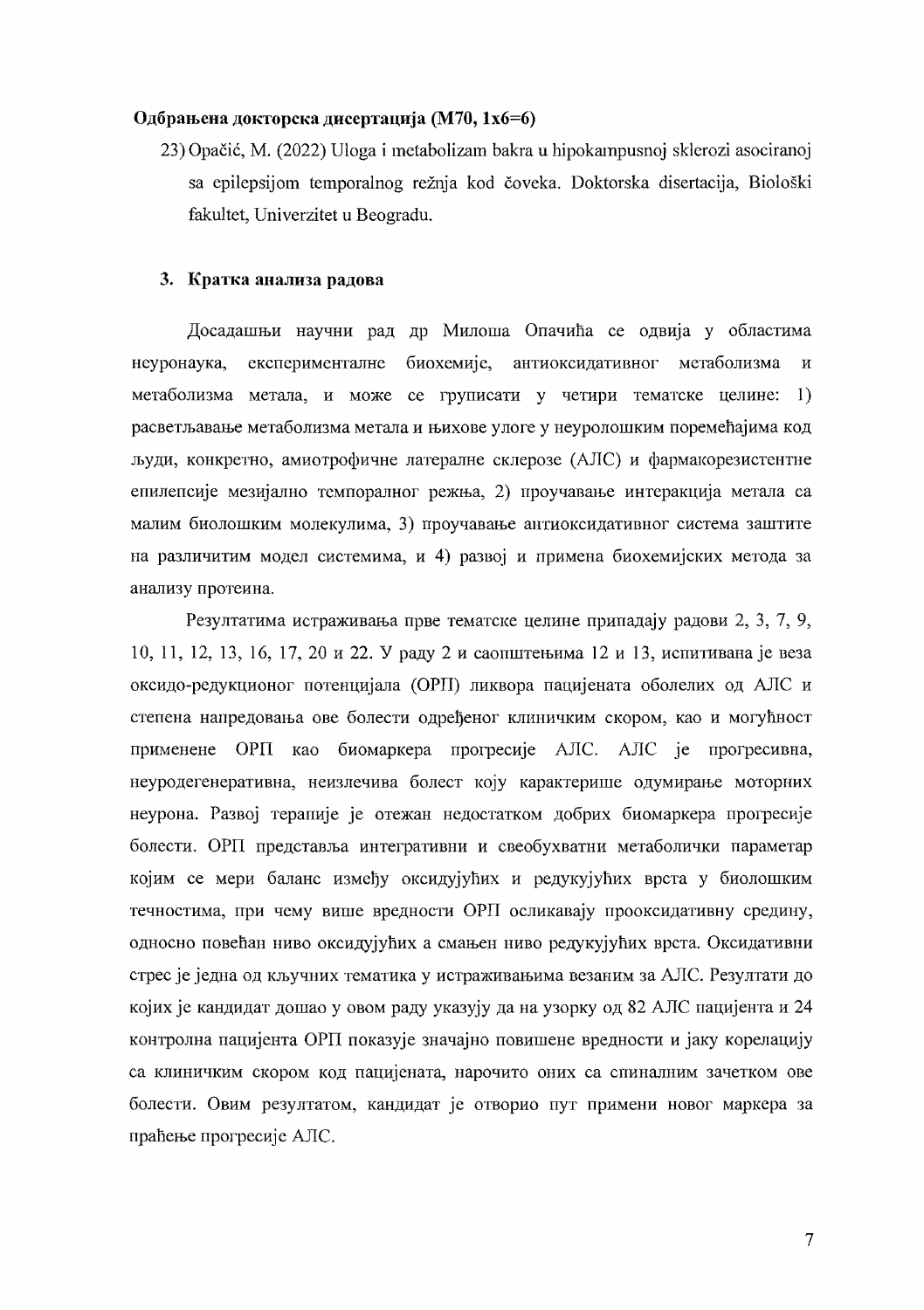Централна тема истраживања кандидата огледа се у радовима 3 и 7 и саопштењима 9, 10, 11, 16, 17, 20 и 22 у којима се кандидат детаљно бави истраживањем једног од најчешћих фокалних типова епилепсије код људи, а то је епилепсија мезијалног темпоралног режња спрегнута са хипокампусном склерозом која има различите обрасце испољавања. Фокус је био на фармакорезистентним пацијентима, па се као једини третман, који доводи нападе под контролу, примењује хируршки захват којим се уклања склеротични хипокампус. Кандидат је користио сложену аналитичку методу ласерске аблације повезане са индуктивно куплованом плазмом и масеном спектрометријом како би испитао метални састав хипокампуса. У студији 3 и саопштењима 10, 16 и 17 окарактерисана је регионална дистрибуција метала у склеротичном хипокампусу где су приказане детаљне мапе концентрација метала у различитим анатомским областима. Показано је да су највеће концентрације цинка детектоване у регионима богатим маховинастим влакнима, да дистрибуција гвожђа осликава путање главних крвних судова хипокампуса, а да су највише концентрације бакра и мангана примећене у областима богатим ћелијским телима неурона хипокампуса. Региони које чине углавном аксони и дендрити одликују се нижим концентрацијама цинка, бакра и мангана. Значајно смањење концентрације бакра детектовано је у склерозом захваћеним регионима хипокампуса, па је овај налаз додатно испитан. У раду 7 су у везу са концентрацијом бакра доведена и друга два параметра, тј. регионална дистрибуција активности ензима цитохром ц оксидазе (ЦЦО), крајњег корисника бакра у митохондријама и битне компоненте енергетског метаболизма, и густина неурона. Активност ЦЦО је била значајно смањена у склерозом најпогођенијим регионима хипокампуса а хистолошка анализа је показала и нарушену ткивну структуру у скоро свим анатомским, ћелијским регионима у односу на контролне хипокампусе. Ови налази су допуњени корелационим анализама које су откриле значајну корелацију концентрације бакра са осталим испитиваним параметрима код хипокампусне склерозе, док је код контролних узорака једино утврђена веза између густине неурона и активности ензима. У саопштењима 9 и 11 испитана је регионална дистрибуција информационих РНК шаперона за доставу бакра до ЦЦО методом ін situ хибридизације са ауторадиографијом где је показано значајно смањење ових иРНК у регионима погођеним склерозом што је указало на могућ проблем у унутарћелијском промету бакра. У саопштењима 20 и 22 је испитан слабо разјашњен метаболизам транспорта бакра у хипокампусној склерози. Кандидат је овде показао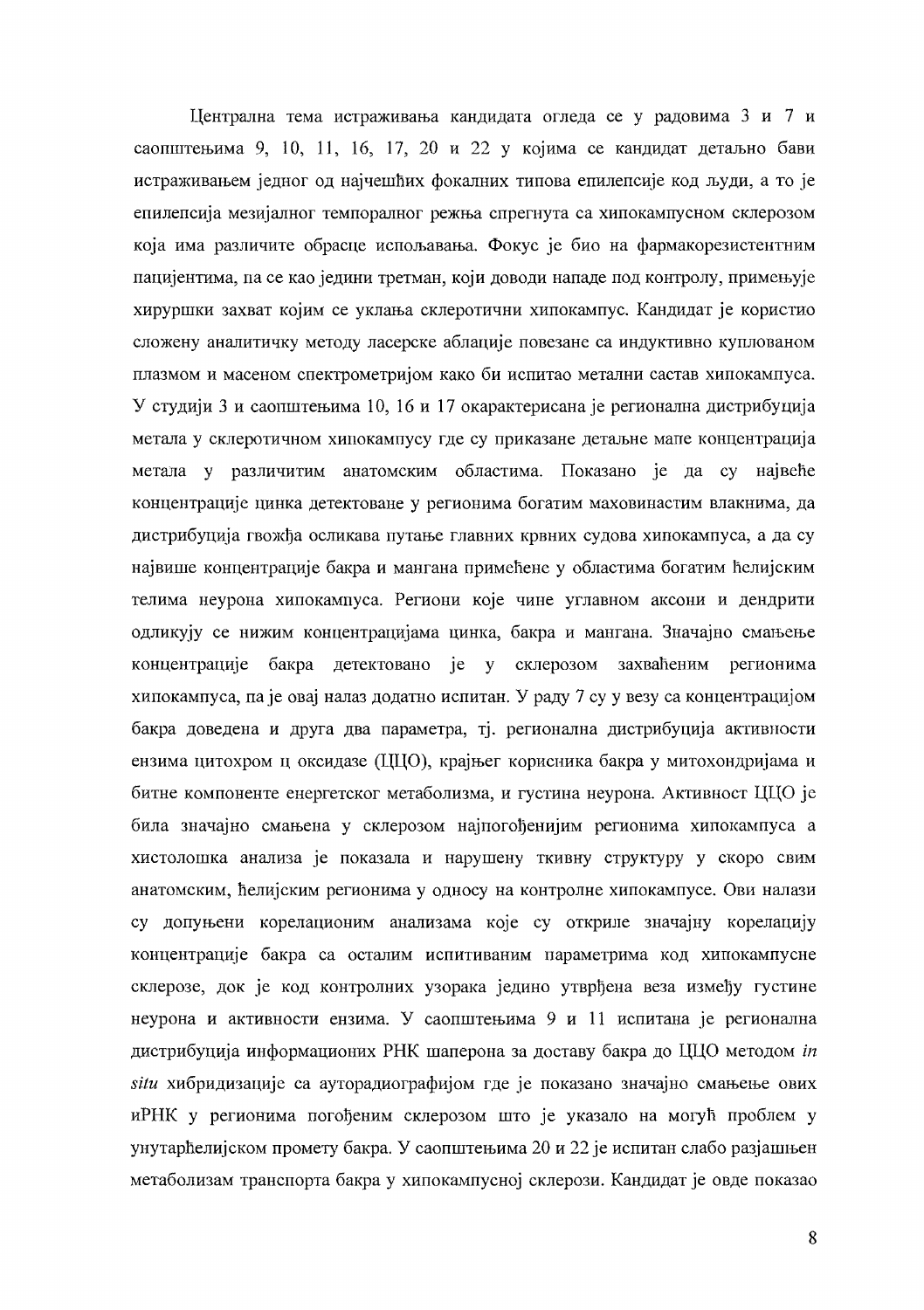да је укупни релативни ниво кључног транспортера за унос бакра у ћелије, SLC31A1, зависан од типа склерозе и показује двојаке промене: повећан је у интензивној склерози а смањен у локализованој склерози. SLC31A1 је у склеротичним хипокампусима локализован доминантно у неуронима, како у активној форми на ћелијској мембрани тако и у интернализованој форми у цитоплазми. Радови кандидата на овој тематици дају значајан допринос у разумевању метаболизма метала у склеротичном хипокампусу, а нарочито указују на битну улогу бакра и мангана у патолошким процесима фармакорезистентне епилепсије.

Друга тематска целина којом се кандидат бавио односи се на проучавање интеракција метала са малим биолошким молекулима. У раду 1 и саопштењу 14 праћено је формирање и испитиване су особине комплекса адреналина и редуковане форме гвожђа на физиолошкој рН вредности. Применом цикличне волтаметрије, спектрофотометрије и методе наметнуте волтаже на делићу мембране у конфигурацији целе ћелије, показано је да се у анаеробним условима формира стабилан, безбојан комплекс адреналин-Fe(II), који се понаша као јако редукционо средство. Лабилни резервоар гвожђа (енгл. labile iron pool) може бити извор јона за овакав тип интеракција у физиолошким условима и у присуству кисеоника, при чему настаје адреналин-Fe(III) комплекс. Показано је да интеракције адреналина са βадренергичким рецепторима могу бити нарушене формирањем комплекса адреналина са гвожђем. Прооксидативна активност адреналин-Fe(II) комплекса може представљати везу између хроничног стреса и кардиоваскуларних обољења. Са друге стране, лабилни резервоар гвожђа може бити модулатор активности лиганада и учествовати у интеракцијама битним за патологије људских болести повезаних са недостатком или прекомерном количином овог метала.

Резултатима истраживања треће тематске целине, којом се кандидат бавио током свог истраживачког рада, припадају радови 4, 5, 8, 15, 18, 19 и 21. У радовима 4 и 5 је испитан оксидативни статус крви трудница које болују од тромбофилије кроз мерење активности главних антиоксидативних ензима и других компонената система антиоксидативне заштите. Поред тога, кандидатова саопштења на домаћим и међународним научним скуповима рефлектују експертизу у биохемијским методама као што су есеји за анализу тиола и глутатиона у стресу код алги изазваном повишеном концентрацијом метала (саопштења 8, 18 и 19) и методе за изучавање нивоа и активности антиоксидативних ензима у модификованим биљкама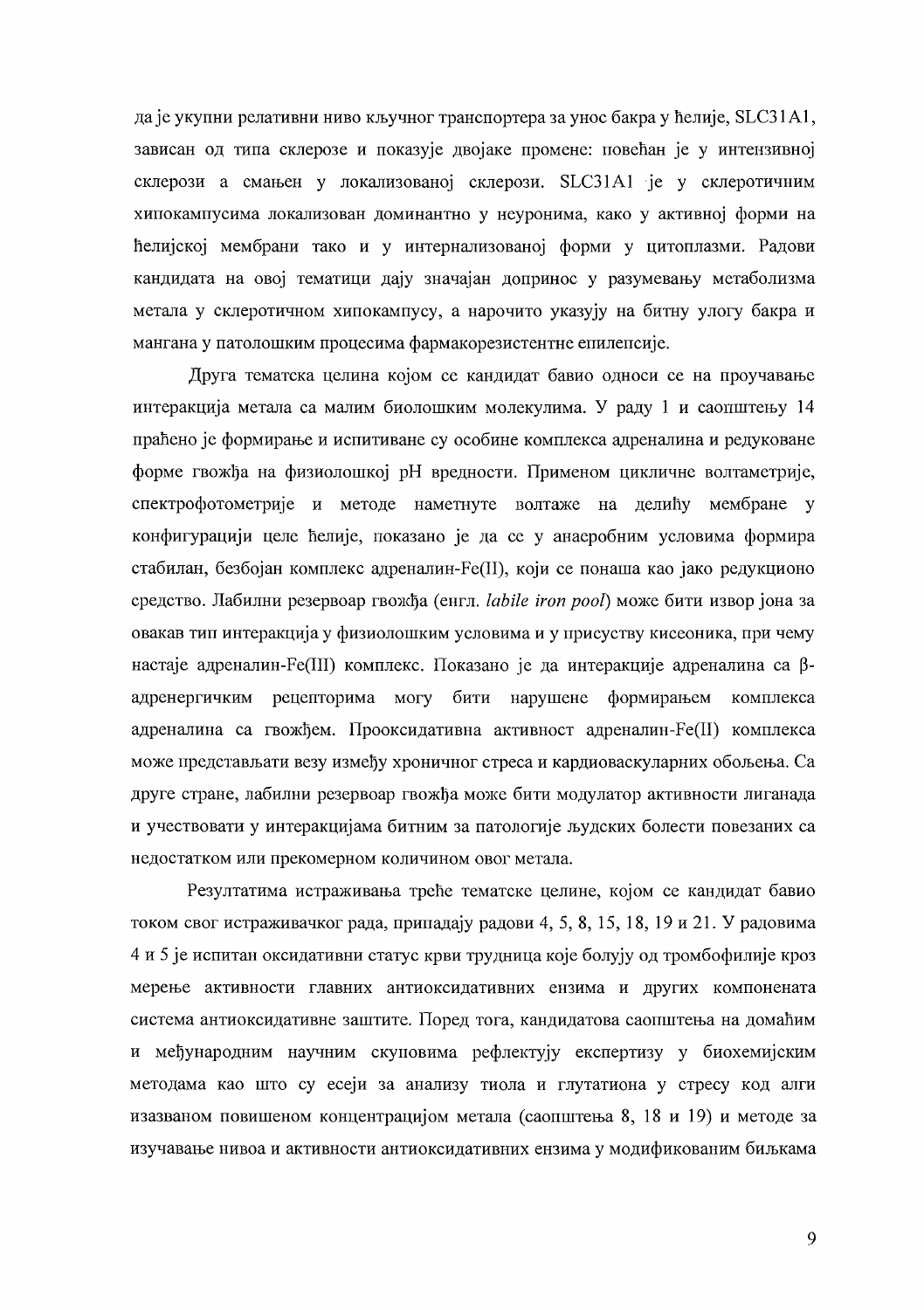кромпира гајеним у култури (саопштење 15) као и у бубрезима пацова изложеним стресу и високој концентрацији фруктозе (саопштење 21).

Кандидат је учествовао и у развоју нове аналитичке методе што је обухваћено радом број 6, у оквиру четврте тематске целине. Базирано на електрофоретским техникама, развијена је нова метода визуализације протеина на геловима након нативне и денатуришуће електрофорезе, помоћу скенера који детектују флуоресценцију. Метода се заснива на оксидацији бочних остатака триптофана, којом се добијају нове, појачане флуорофоре са повећаном флуоресценцијом која је померена у односу на оригиналну флуоресценцију протеина пореклом највише од тирозина и триптофана. Метода је брза, јефтина и једноставна. Значај овог открића препознат је од стране шире стручне јавности те и промовисан у научно-популарном часопису "LabTimes".

#### 4. Цитираност објављених радова

Унакрсним прегледом база података Scopus и Google Scholar, пронађене су и приказане публикације које цитирају радове кандидата. Радови др Милоша Опачића су цитирани укупно 14 пута (без аутоцитата), од чега 12 пута у часописима са SCI листе. Кандидатов Хиршов индекс је 3. Списак радова који су цитирани, без аутоцитата, са радовима у којима су цитирани:

Opačić, M., Stević, Z., Baščarević, V., Živić, M., Spasić, M., Spasojević, I. (2018) Can oxidation-reduction potential of cerebrospinal fluid be a monitoring biomarker in amyotrophic lateral sclerosis? Antioxidants and Redox Signaling 28(17): 1570–1575, цитиран је 4 пута у:

- 1. Verber, N.S., Shepheard, S.R., Sassani, M., McDonough, H.E., Moore, S.A., Alix, J.J., Wilkinson, I.D., Jenkins, T.M., Shaw, P.J. (2019) Biomarkers in motor neuron disease: a state of the art review. Frontiers in Neurology 10: 291.
- 2. Tokuda, E., Takei, Y.I., Ohara, S., Fujiwara, N., Hozumi, I., Furukawa, Y. (2019) Wild-type Cu/Zn-superoxide dismutase is misfolded in cerebrospinal fluid of sporadic amyotrophic lateral sclerosis. Molecular Neurodegeneration  $14(1)$ :  $1-21$ .
- 3. Rafikov, R., Rischard, F., Vasilyev, M., Varghese, M.V., Yuan, J.X.J., Desai, A.A., Garcia, J.G., Rafikova, O. (2022) Cytokine profiling in pulmonary arterial hypertension: the role of redox homeostasis and sex. Translational Research. Epub ahead of print. doi: 10.1016/j.trsl.2022.03.013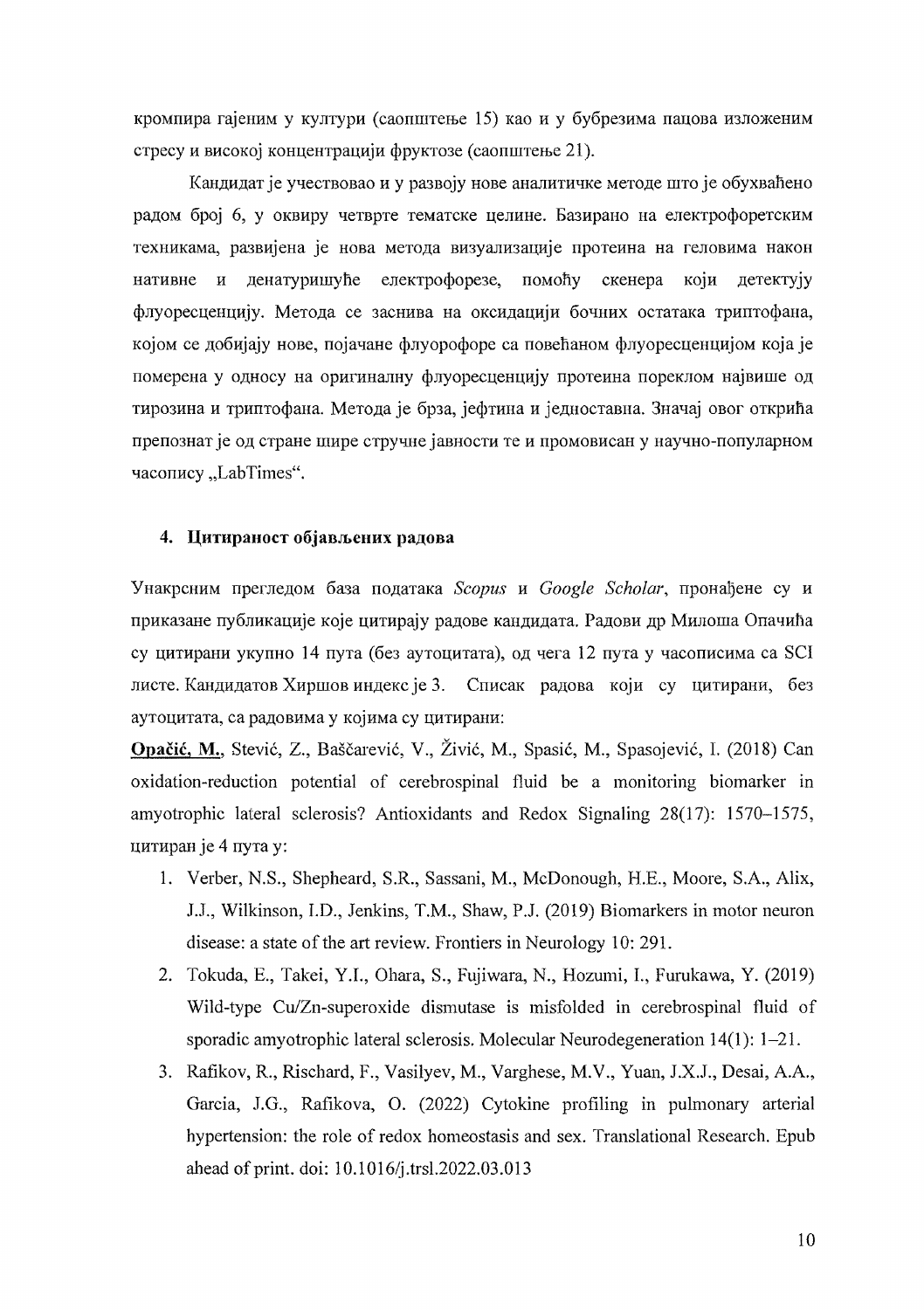4. Dreger, M., Steinbach, R., Otto, M., Turner, M.R., Grosskreutz, J. (2022) Cerebrospinal fluid biomarkers of disease activity and progression in amyotrophic lateral sclerosis. Journal of Neurology, Neurosurgery & Psychiatry 93(4):  $422-35$ .

**Opacic, M.,** Ristic, AJ., Savic, D., Selih, V.S., Zivin, M., Sokie, D., Raicevie, S., Baščarević, V., Spasojević, I. (2017) Metal maps of sclerotic hippocampi of patients with mesial temporal lobe epilepsy. Metallomics  $9(2)$ : 141-148, питиран је 2 пута у:

- 5. Sala, M., Selih, V.S., van Elteren, J.T. (2017) Gelatin gels as multi-element calibration standards in LA-ICP-MS bioimaging: fabrication of homogeneous standards and microhomogeneity testing. Analyst 142(18): 3356-3359.
- 6. Sala, M., Selih, V.S., Stremtan, *C.C.,* Tama~, T., van Elteren, J.T. (2021) Implications of laser shot dosage on image quality in LA-ICP-QMS imaging. Journal of Analytical Atomic Spectrometry 36(1): 75-79.

Pristov, J.B., Maglie, D., **Opacic,** M., Mandie, V., Mikovic, Z., Spasie, M., Spasojevie, I. (2012) Ante- and postpartum redox status of blood in women with inherited thrombophilia treated with heparin. Thrombosis Research 130(5): 826-829, цитиран је 2 пута у:

- 7. Bajcetie, M., Otasevie, B., Prekajski, N.B., Spasie, S., Spasojevie, I. (2014) Antioxidative system in the erythrocytes of preterm neonates with sepsis: the effects of vitamin E supplementation. Annals of Clinical Biochemistry 51(5): 550 556.
- 8. Dimitrijević, A.S., Bradić, J.V., Živković, V., Dimitrijević, A.B., Milojević-Čorbić, M.L., Đurić, J.M., Vasiljević, D.V., Jakovljević, V.L. (2022) Redox status of pregnant women with thrombophilia. Vojnosanitetski Pregled. Epub ahead of print. doi: 10.2298NSP200908001D

Bogdanović Pristov, J., **Opačić, M.**, Bajčetić, M., Mandić, V., Maglić, D., Miković, Ž., Spasojević, I. (2020) Oxidative status of maternal blood in pregnancies burdened by inherited thrombophilias. PLoS One  $15(6)$ : e0234253, цитиран је 1 пут у:

9. Dimitrijević, A.S., Bradić, J.V., Živković, V., Dimitrijević, A.B., Milojević-Čorbić, M.L., Duric, J.M., Vasiljevic, D.V., Jakovljevic, V.L. (2022) Redox status of pregnant women with thrombophilia. Vojnosanitetski pregled. Epub ahead of print. doi: *1O.2298/VSP200908001D* 

11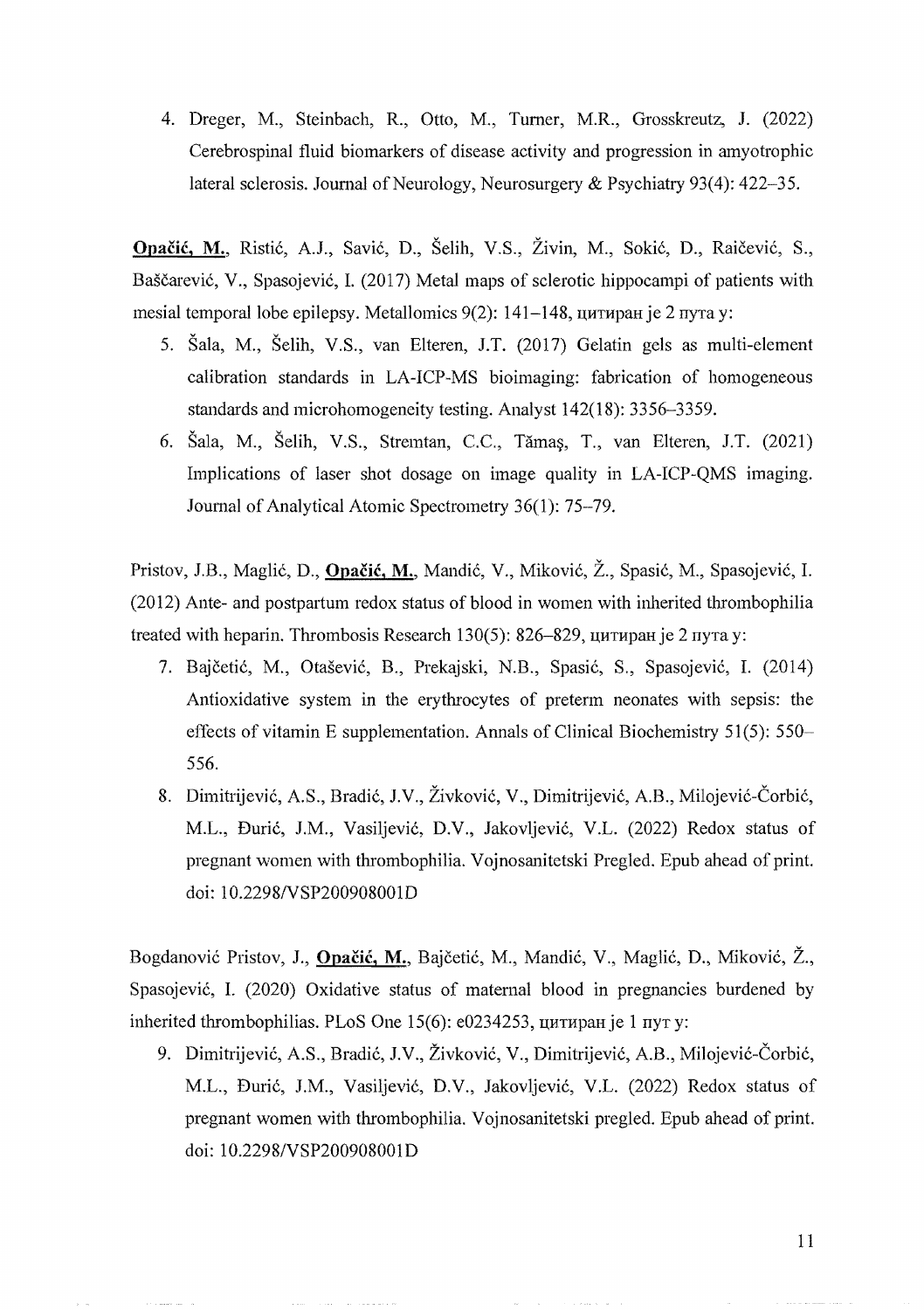Bogdanovic Pristov, 1., **Opacic,** M., Dimitrijevic, M., Babic, N., Spasojevic, 1. (2015) A method for in-gel fluorescent visualization of proteins after native and sodium dodecyl sulfate polyacrylamide gel electrophoresis. Analytical Biochemistry 480: 6-10, цитиран је 3 пута у:

- 10. Piao, H., Choi, D., Lee, S., Wang, W., Son, Y. (2016) On/off switching in field assisted ion transport through a polymer membrane system. Electrochimica Acta 209: 471-478.
- 11. Bogdanovic Pristov, 1., Spasojevic, 1. (2018). A One-Step Staining Protocol for In-Gel Fluorescent Visualization of Proteins. In: Kurien, B., Scofield, R. (eds) Protein Gel Detection and Imaging. Methods in Molecular Biology, vol 1853. Humana Press, New York, NY. https://doi.org/10.1007/978-1-4939-8745-0\_18
- 12. Dolak, i., Keyili, R., Onat, R., Ziyadanogullan, B., Ersoz, A., Say, R. (2018) Molecularly imprinted affinity cryogels for the selective recognition of myoglobin in blood serum. 10urnal of Molecular Structure 1174: 171-176.

**Opacic,** M., Ristic, A.l., Sokic, D., Bascarevic, V., Raicevic, S., Savic, S., Zorovic, M., Živin, M., Šelih, V.S., Spasojević, I., Savić, D. (2021) Regional distribution of cytochrome c oxidase activity and copper in sclerotic hippocampi of epilepsy patients. Brain and Behavior 11(2): e01986, цитиран је 2 пута у:

- 13. Ruszczynska A., Wagner B., lagielska A., Bulska E. (2022) Laser Ablation Microsampling with ICP-MS Detection for Multielemental Bioimaging of Clinical Samples. In: Buszewski B., Baranowska 1. (eds) Handbook of Bioanalytics. Springer, Cham. https://doi.org/10.1007/978-3-030-63957-0\_37-1
- 14. Ruszczynska, A., Skrajnowska, D., lagielska, A., Bobrowska-Korczak, B., Wagner, B. (2022) Laser ablation ICP-MS analysis of chemically different regions of rat prostate gland with implanted cancer cells. Applied Sciences 12(3): 1474.

#### 5. Квалитативни показатељи и оцена научног доприноса

Своју међународну научну активност др Милош Опачић је успешно остварио  $Kpos$  yyelline y COST  $\alpha Knu \mu \mu$ , CA15133: The biogenesis of iron-sulfur proteins: from cellular biology to molecular aspects (FeSBioNet)". Поред тога, кандидат је добитник "CEEPUS" стипендије (2017) у оквиру које је реализовао двомесечну посету Медицинском факултету Универзитета у Љубљани, под руководством др Марка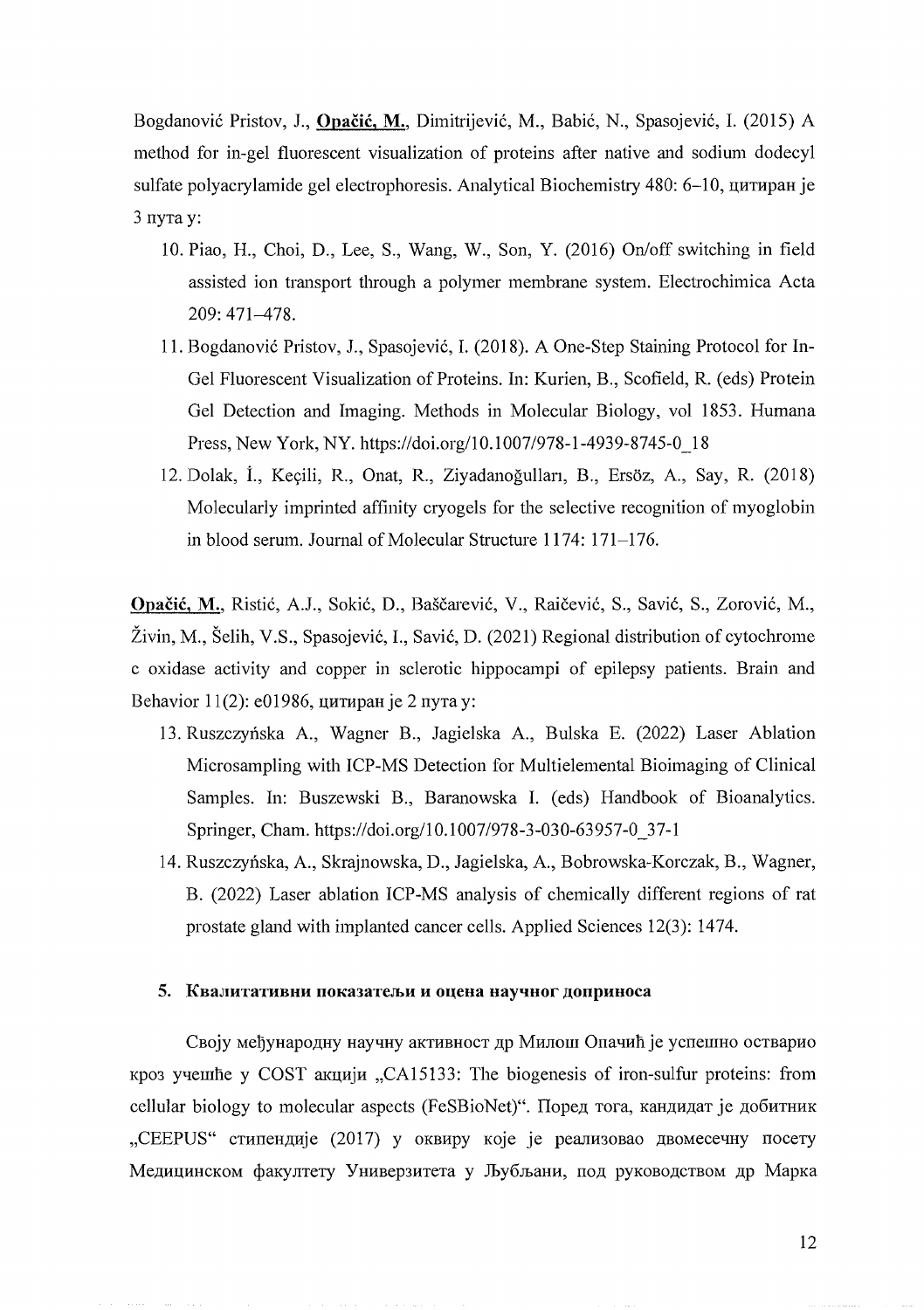Живина. Др Милош Опачић је био учесник и српско-словеначког билатералног пројекта "Metal maps and metabolism in human eplieptogenic foci" (2018-2019, руководиоци др Јелена Богдановић Пристов и др Вид Симон Шелих), финансираног од стране Министарства просвете, науке и технолошког развоја Републике Србије и Јавне агенције за истраживачку делатност Републике Словеније, у оквиру ког је реализовао истраживачке посете Националном институту за хемију у Љубљани.

Кандидат је добитник награде за друго место за најбољу постер-презентацију на VII Конференцији Српског биохемијског друштва, под називом "Biochemistry of Control in Life and Technology" одржаној 2017. године у Београду. Др Опачић је 2019. године био учесник научно-популарног пројекта "Ноћ истраживача" где је реализована поставка "Алговита пространства". Члан је Биохемијског друштва Србије, Српског биолошког друштва, Друштва за неуронауке Србије и Федерације европских друштава за неуронауке.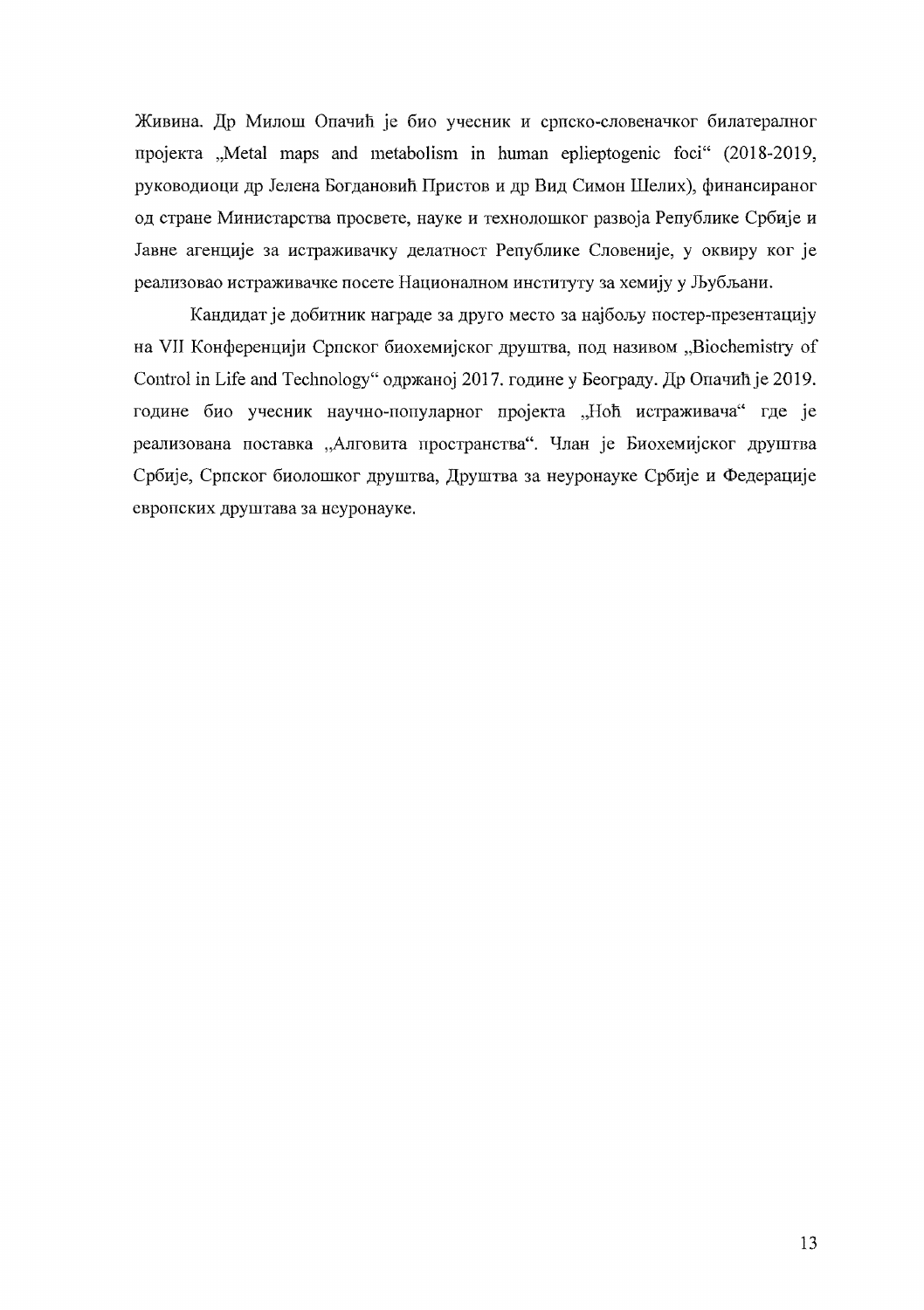## 6. Квантитативни показатељи успеха у научном раду

Квантитативни показатељи резултата научног рада др Милоша Опачића приказани су у табелама које следе:

Табела 1. Укупне вредности М коефицијента кандидата према категоријама прописаним у Правилнику за област природно-математичких и медицинских наука

| Категорија радова           | Прописани минимум<br>за звање научни<br>сарадник | Остварено |
|-----------------------------|--------------------------------------------------|-----------|
| Укупно                      |                                                  | 52,42     |
| M10+M20+M31+M32+M33+M41+M42 |                                                  | 39,42     |
| M11+M12+M21+M22+M23         |                                                  | 39,42     |

Табела 2. Сумарни преглед резултата научно-истраживачког рада кандидата са кванититативним вредностима М коефицијената.

| Категорија<br>резултата | <b>Spoj</b><br>остварених<br>резултата | Појединачна<br>вредност М-<br>коефицијента | Збирна<br>вредност М-<br>коефицијента | Нормирана вредност<br>М-коефицијента |
|-------------------------|----------------------------------------|--------------------------------------------|---------------------------------------|--------------------------------------|
| M <sub>21</sub>         | 4                                      | 8                                          | 32                                    | 27,42                                |
| M22                     | $\overline{2}$                         | 5                                          | 10                                    |                                      |
| M <sub>23</sub>         |                                        | 3                                          | 3                                     | $\overline{2}$                       |
| M34                     | 8                                      | 0,5                                        | $\overline{4}$                        |                                      |
| M63                     | $\overline{2}$                         |                                            | $\overline{2}$                        |                                      |
| M64                     | 5                                      | 0,2                                        |                                       |                                      |
| M70                     |                                        | 6                                          | 6                                     |                                      |
|                         |                                        | УКУПНО М-коефицијената = 58                |                                       | (нормирано 52,42)                    |

Табела 3. Укупне и просечне вредности фактора утицајности (ИФ)

| Период        | Укупан збир | Просечан по раду |
|---------------|-------------|------------------|
| За цео период | 28,597      | 4,085            |